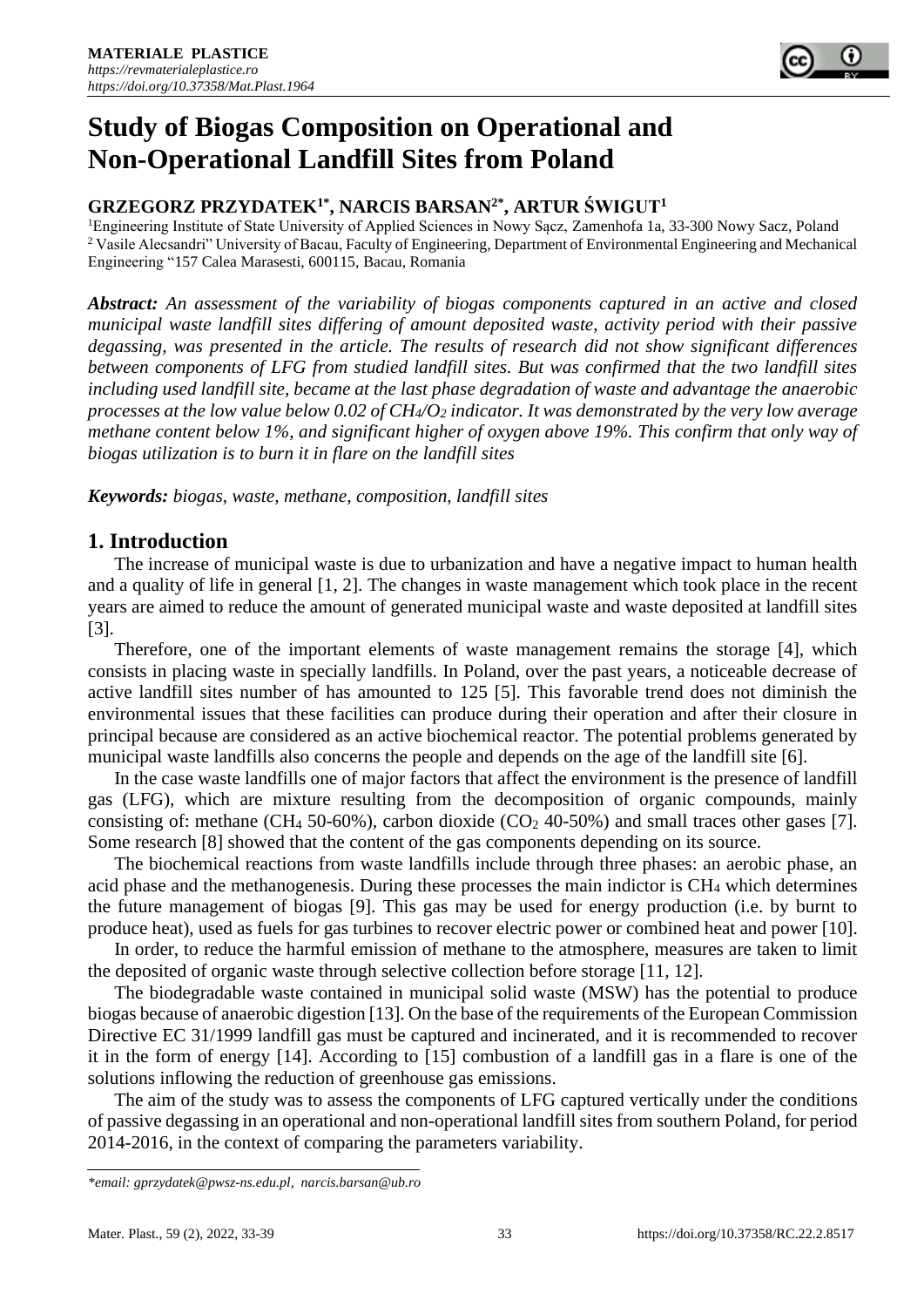

# **2. Materials and methods**

## **2.1. Study area**

The LFG test was carried out at an active landfill site in S and a closed landfill site in M (Małopolska Voivodship, South Poland) (Figure 1). The monitored parameters were carbon dioxide  $(CO<sub>2</sub>)$ , oxygen  $(O<sub>2</sub>)$  and methane  $(CH<sub>4</sub>)$  in an active landfill site for 2014 and 2015, and 2015-2016 for closed landfill site. The LFG composition was determined by using Geotech GA2000 Industry Standard Landfill Gas Monitor. Gas volume emission was not monitored in the research due to the low quantity's detection. The performed analysis included descriptive statistics: arithmetic mean, minimum, maximum and standard deviation (SD) [16]. For the calculation of some statistical parameter values, the measurement result below a given limit of quantification was determined at the level of half the value of this limit, i.e. the output signal or concentration value, above which it can be stated with certain certainty that the sample differs from the so-called limit of quantification blank sample.  $CH_4/O_2$  ratio was also determined, which was also the subject of research conducted by some researchers [17]. The number of LFG composition measurements ranged from 13 to 83.



**Figure 1.** The operational municipal landfill site - S (left), non-operational municipal landfill site M (right) localisation - Malopolska Voivodship (Souther of Poland)

#### **2.1. Non-operational waste landfill sites - M**

The analysed closed landfill site is in the south-eastern part of the Nowy Sącz County (N: 49°33'77.54 "E 20°83'92.38) at the border with Slovakia (Figure 1). The total area of landfill site is 0.805 ha. This landfill site is situated on the border of a mountain slope adjacent to the Poprad river valley. There is a slope of the landfill in the south direction. The area of the closed landfill is practically flat, it was shaped during its operation. This object is located between 449.1 - 451 m asl.

The existing mountain climate within two climatic spheres, moderately warm floors up to 700 m asl. with a total rainfall of 700 - 900 mm/year and an average annual temperature of 6 - 8°C, as well as in a moderately cool storey located in the range of 700 - 1100 m asl. with a total precipitation of 1000 - 1100 mm/year and an average annual temperature of 4 - 6°C. Snow cover usually occurs in mid-November to the end of March or the beginning of April. Due to the valley layout, the winds occurring in M are south. Most of the winds are warm winds of the fen type, which occur mainly in winter and spring. It is situated on the geological basis of the Carpathians - Magura Nappe. The mountain peaks are made of thickbedded, coarse and medium-grained submagurian and magurian sandstones. The sandstone banks are separated by silty and clay shales, also of a small thickness of mudstones. The substrate is mainly made of clays, clays, weathered rock, deluvial and colluvial rubble, as well as in the valleys of streams, rivers, gravel, clays, sands, and clays.

There is GZWP (Main Underground Water Reservoir) No 438 layers, Nowy Sącz Magura in the area of the landfill site. The reservoir is located within the flysch Carpathians, it is separated according to individual criteria, to protect the most efficient rocks, which is a source of drinking water supply.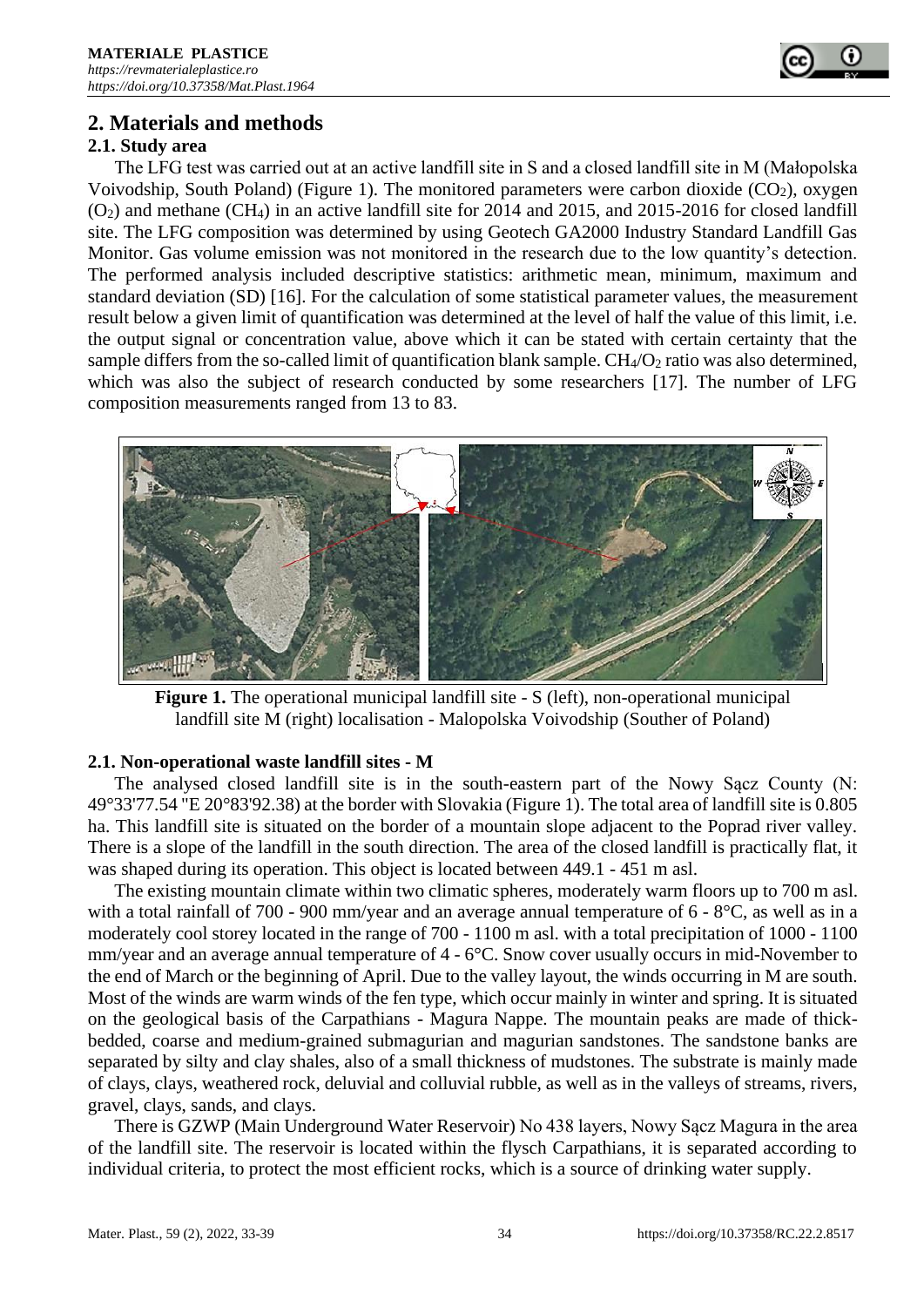

The landfill site M was established in 1969 and was used until 2010. Previously period this landfill site was modernized, after which it was classified as a non-hazardous landfill. Two quarters were separated in the landfill site, in which 3.043 Mg of waste was deposited.

The landfill site has an embankment built of impermeable soil. The foot of the slope and its interior have been lined with a bentomat (impermeable layer). Behind the shaft, on its inner side, there is a drain made of a  $\emptyset$  150 mm PVC pipe. The bottom layer of the landfill is made of 65 cm thick bentomats; geotextiles ( $g = 800$  g/m<sup>2</sup>); Slabs 15 cm thick; shock absorbent recycled closed cell polyethylene foam material 3.5 cm thick.

Two troughs have sealed slopes and the bottom, which protects against contamination (contamination) of groundwater.

The landfill site drainage system consists of two lower and upper drains. The drains are made of  $\emptyset$ 150 mm PVC pipes and are situated in a gravel and sand bed with a thickness of about 25 cm. The collected leachate is discharge to a sealed tank, and then transported to the sewage treatment plant.

The degassing of the landfill site is provided by a pipeline and two degassing chambers are connected through HDPE pipes  $\varnothing$  150 mm in a gravel and sand bed [18].

#### **2.2. Operational municipal landfill site - S**

The active municipal waste landfill site in S is located in the Nowy Sącz County, more precisely in the south-eastern part of the Małopolskie Voivodship (N: 49°55'31.74 '' E: 20°65'68.55) (Figure 1). It is situated in the area of two climatic levels in a warm temperate climate with the sum of annual precipitation in the range of 800 - 1000 mm/year and an average annual temperature in the range of 6 - 8°C, in a cool temperate climate with precipitation 1000 - 1400 mm year - 1 and an average temperature in the range of 4 - 6°C. The days with snow cover range from 113 to 125 days/year.

This landfill site covers area of 1.45 ha is located at an altitude of 307-309 m asl. and within the Western Carpathians, built of flysch sediments. Flysch sediments consist of conglomerates, sandstones, and shales. The Poprad River, which is a tributary of the Dunajec River, flows near the landfill site. In this area, there is the GZWP (Main Underground Water Reservoir) No 437, associated with Quaternary alluvial sediments. This type of reservoirs as a pore center are located in Holocene sand-gravel and sand formations [18].

The landfill site in S was established in 1999 and covers an area of 1.45 ha. The landfill site includes the first sector with an area of 0.57 ha, intended for reclamation, the operating capacity of which is 86.268 m<sup>3</sup>, and the second active sector with an area of 0.88 ha and an operating capacity of 134.932 m3. Residual waste delivered to the landfill is subject to compaction. The total amount of waste deposited in the landfill was 5,266.32 Mg.

The landfill site was embanked with waste generated as well as clay-rocky and sand-gravel deposits. The embankment of the landfill rises to a height of 2 to 5 meters asl. The bottom of the first and second plots has been sealed with synthetic insulation. The insulation was made of HDPE geomembrane with a thickness of 2.5 mm as well as geotextile to separate the deposited waste from the ground.

The landfill is drained with  $\varnothing$  100 mm drains placed on the bottom in the quarters in a gravel and sand bed, thickness of 25 cm. The collected leachate is discharge to a sealed tank.

The degassing of the active landfill site in S consists of 5 wells. These wells were made of HDPE pipes in a gravel and sand bed [19, 20].

#### **3. Results and discussions**

The LFG composition from closed landfill sites [21] showed that the average oxygen content 19.47% and was slightly lower by 1.03% compared to the result obtained in an active landfill site (Table 1). Standard deviation of 1.21% occurred in the closed landfill site. In this landfill site, the highest maximum value of 1.80% was also characterized by the determination of  $CO<sub>2</sub>$  in the closed landfill site. The average content of this determination in a closed landfill was 0.14% higher in relation to an active landfill site. The standard deviation result in this facility was also higher by over 0.30%.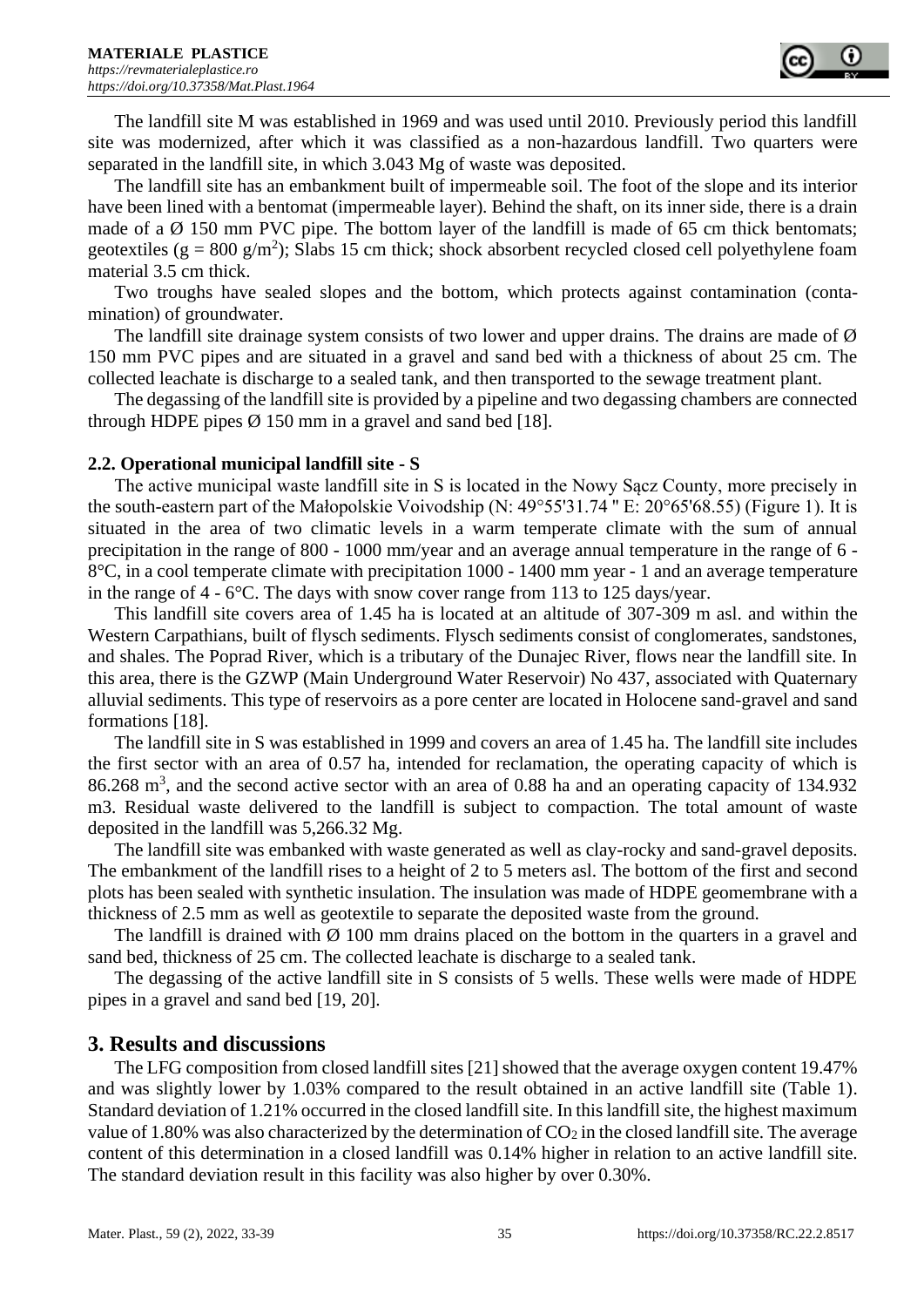

A significantly low average methane content of 0.09% was found in the tested gas in the closed landfill site, with a higher average content (0.32%) of this component in the operational landfill site. The value of the standard deviation of methane on this object was also higher by 0.48% then in the compared one.

During the first two years, the average  $O_2$  content increased by 0.34% in the non-operational landfill site. For the other indicators were recorded a decrease respectively 0.08% for CH<sub>4</sub> and 0.16% CO<sub>2</sub> (Table 1).

In the case of operational landfill site during, the average  $O_2$  content dropped by 0.08%. On the contrary, the content of CH<sub>4</sub> and CO<sub>2</sub> showed an increase of 0.14 and 0.12% (Table 2).

The  $CH_4/O_2$  ratio in the closed landfill site was at average 0.005 and significantly differed from that obtained in an active landfill site, which was 0.016 and significantly differed from 1.

In 2015, for the case of active landfill site were recorded a higher average of  $O_2$  content 20.46%, in comparison with the closed landfill were  $O_2$  content was 19.30%. These results can be compared with the high content of oxygen in biogas showed by [22]. Similarly, the average  $CH_4$  content in the active landfill site was at highest value of 0.34% compared to 0.09% in the closed landfill site. On the other hand, the average  $CO<sub>2</sub>$  content in closed landfill site was one of the highest values in the entire research period and amounted to 0.58%, and in an active landfill site it was only 0.16%.

| Period    | -------------<br>Average value [%] |                 |                 |                                 |
|-----------|------------------------------------|-----------------|-----------------|---------------------------------|
|           | O <sub>2</sub>                     | CO <sub>2</sub> | CH <sub>4</sub> | CH <sub>4</sub> /O <sub>2</sub> |
| 2015      | 19.30                              | 0.58            | 0.13            | 0.007                           |
| 2016      | 19.64                              | 0.42            | 0.05            | 0.003                           |
| Average   | 19.47                              | 0.50            | 0.09            | 0.005                           |
|           |                                    |                 |                 |                                 |
| Min.      | 18.60                              | 0.20            | 0.05            |                                 |
| Max.      | 21.50                              | 1.80            | 0.30            |                                 |
| <b>SD</b> | 1.21                               | 0.60            | 0.11            |                                 |

**Table 1.** Composition of biogas from non -operation landfill site

| <b>Table 2.</b> Composition of progas from operational randmin site |                |                 |                 |                                 |  |  |
|---------------------------------------------------------------------|----------------|-----------------|-----------------|---------------------------------|--|--|
| Period                                                              |                |                 |                 |                                 |  |  |
|                                                                     | O <sub>2</sub> | CO <sub>2</sub> | CH <sub>4</sub> | CH <sub>4</sub> /O <sub>2</sub> |  |  |
| 2014                                                                | 20.54          | 0.30            | 0.30            | 0.015                           |  |  |
| 2015                                                                | 20.46          | 0.42            | 0.34            | 0.017                           |  |  |
| Average                                                             | 20.50          | 0.36            | 0.32            | 0.016                           |  |  |
|                                                                     |                |                 |                 |                                 |  |  |
| Min.                                                                | 12.90          | 0.30            | 0.30            |                                 |  |  |
| Max.                                                                | 21             | 0.30            | 0.30            | -                               |  |  |
| SD                                                                  | 0.95           | 0.29            | 0.59            | -                               |  |  |

**Table 2.** Composition of biogas from operational landfill site

Analysis of the results study of LFG composition captured in two municipal waste landfill sites at different amounts of deposited waste, showed a very high average oxygen content, within 20%, both in the active landfill site and the closed one. There was a noticeable decrease in this ratio in the used landfill site, as opposed to the closed one. According to [23], the advantage of aerobic processes over anaerobic ones could be caused by the easy access of oxygen to the deposited waste (Figure 2).

Rodin et al. [24] showed another component of biogas - carbon dioxide, as a global threat due to its classification as greenhouse gases. The average content of this indicator in a closed landfill was 0.14% higher than that shown in an active landfill with a downward trend. Higher CO<sub>2</sub> content in studies at the landfill site was shown by Yang [17]. Kumar et al. [25] noted that a decrease in  $CO<sub>2</sub>$  content is possible up to 25 years after the methanogenesis phase.

Another LFG component - methane is also considered as indictor significantly affects the greenhouse effect [26]. Usually, its contents depend on the biodegradable part of municipal solid wastes and also on design of landfill sites [27]. The average methane content of 0.34% was the highest in the active landfill.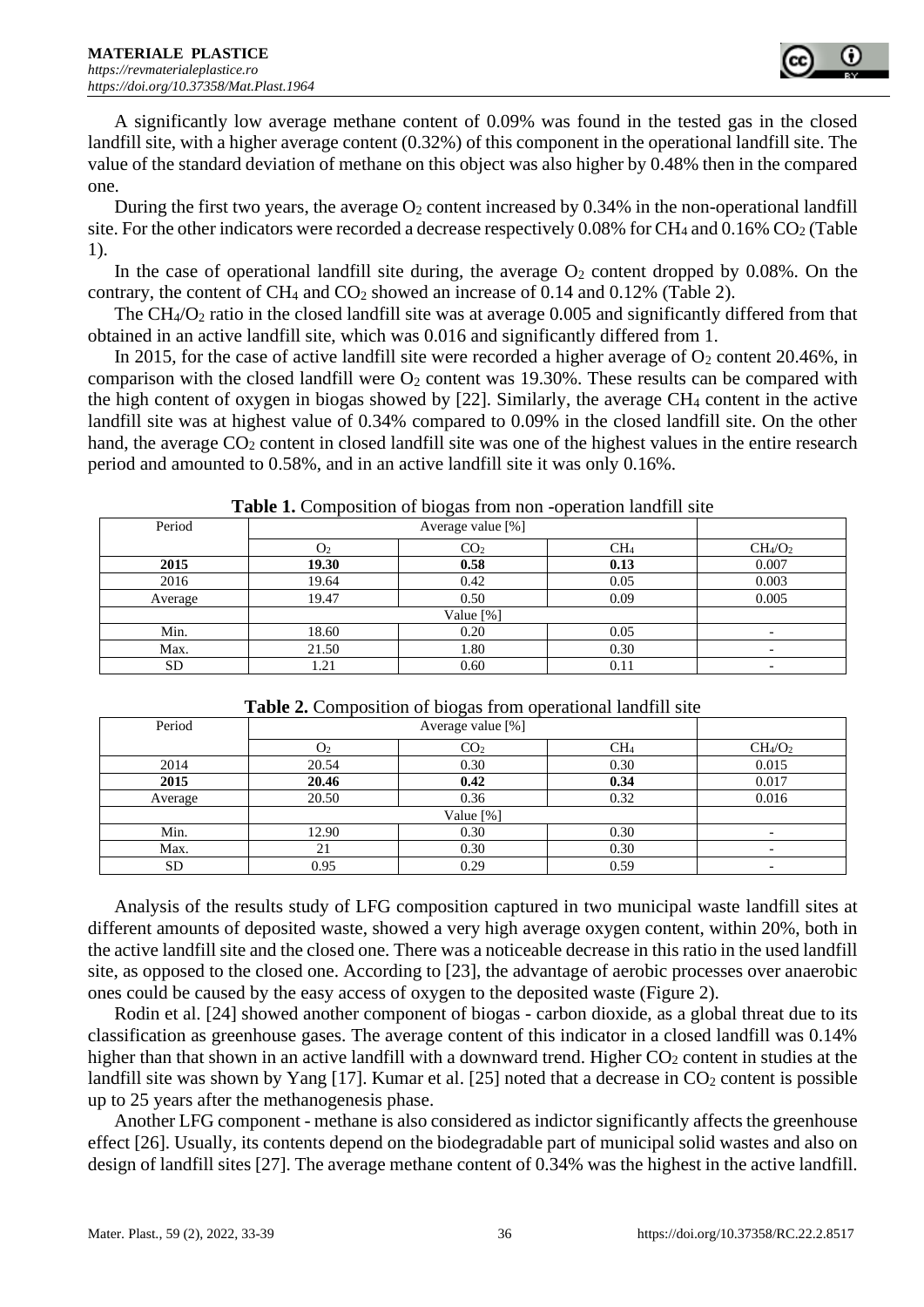The closed landfill site showed a decrease in methane content, as well as its lowest share of 0.09%. Ciuła et al. [28] also showed the lowest content of CH4.



**Figure 2**. Capture and utilization of LFG in landfill sites during active and passive their degassing conditions

The decrease of CH<sup>4</sup> content in the field of the studied landfill site should be considered positive in the context of minimizing negative impact on the environment. It must be noted that higher organic waste content usually has an impact on the high methane content. Another factor, which can impact on the generation of methane in a landfill site, is the moisture content on the level 40-70% [29-31].

The composition of gas in the analysed landfill sites basically did not show any significant differentiation of its components at the high average share of  $O_2$  over 19% and a low share of  $CO_2$  not exceeding 0.60%. According to Porowska [6] oxygen is a component of the landfill gas in the final stage of the facility operation. On the other hand, the average CH<sup>4</sup> content remains very low, below 1%, with a CH4/CO<sup>2</sup> ratio below 0.02, which indicates that the last phase of waste degradation has occurred [32], despite the using of one of the landfill sites. This generally did not demonstrate the economic exploitation of LFG. Spokas et al. [33] and Christophersen et al. [34] showed a high proportion of CH<sup>4</sup> at its content of more than 50%, enabling energy recovery in combined form. Other researchers [35, 36] have shown that organised landfill gas intake reduces greenhouse gas emissions to the atmosphere. Due to the low CH<sup>4</sup> content, the indicated method of biogas utilization in the analysed landfill sites may be combustion in a flare (Figure 2).

## **4. Conclusions**

Analysis of the composition of LFG captured in two municipal landfill sites at the different amounts of deposited waste, remaining in two different phases with passive degassing showed:

• high average oxygen content at the level of approx. 20%, which occurred both in the active and non-operational landfill sites with a noticeable decrease in the used landfill site, confirms the advantage of aerobic processes over anaerobic ones,

•  $CO<sub>2</sub>$  content in a closed landfill site, which was higher by 0.14% than that indicated in an active landfill site, with a noticeable decrease,

• a very low average of CH<sup>4</sup> content of less than 1% in an active landfill and 0.10% in a closed landfill site at the  $CH_4/CO_2$  ratio below 0.02, confirms the last phase of waste degradation,

• the direction of biogas utilization is indicated by possibility of its flaring due to the low share of greenhouse gases.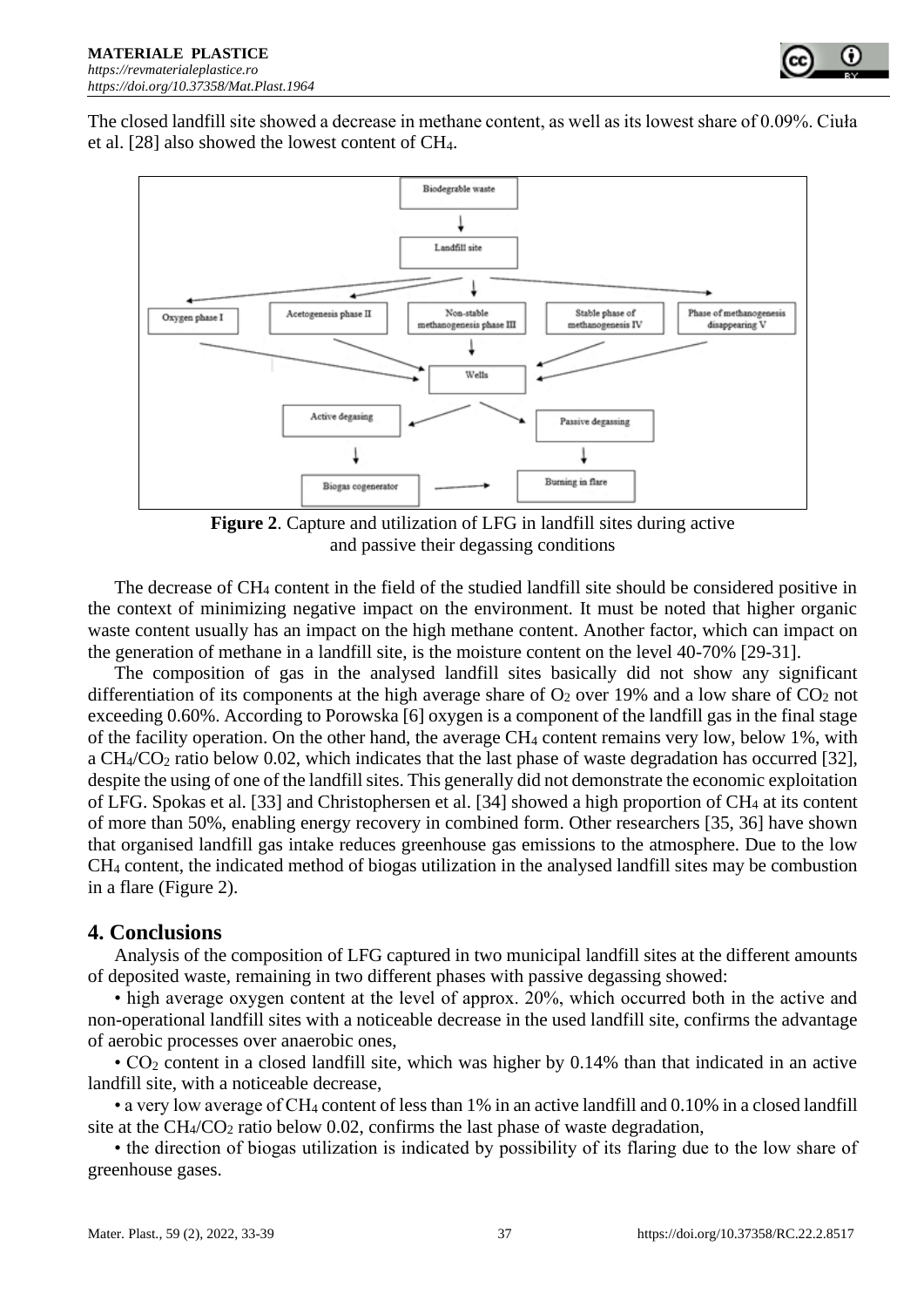

**Acknowledgments:** The authors of the study would like to thank the authorities of the municipal companies for providing the necessary materials that were very helpful in preparing the article.

## **References**

1.PRZYDATEK, G., A Comparative Analysis of Municipal Waste Management Systems, *Pol. J. Environ. Stud.,* **25**(5), 2016, 2107-2112

2.\*\*\*United Nations Environmental Programme Division of Technology, Waste and climate change: global trends and strategy framework. Industry and Economics International Environmental Technology Centre. Available online: https://wedocs.unep.org/handle/20.500.11822/8648 (accessed on 19.12.2021). 3.PRZYDATEK, G., KOCHANEK, A., BASTA, M., Analysis of changes in municipal waste management at the county level. Journal of Ecological Engineering, **18**(1), 2017, 72-80

4.CIUŁA, J., KOZIK, V., GENEROWICZ, A., GASKA, K., BAK, A., PAŹDZIOR, M., BARBUSINSKI, K., Emission and Neutralization of Methane from a Municipal Landfill-Parametric Analysis, *Energies*, **13**, 2020, 6254

5.\*\*\*Statics Poland. Available online: https://stat.gov.pl/en/ (accessed on 19.12.2021).

6.POROWSKA, D., Review of Research Methods for Assessing the Activity of a Municipal Landfill Based on the Landfill Gas Analysis, *Periodica Polytechnica Chemical Engineering*, **65**(2), 2021, 167– 176

7.SCHNEIDER, D. R., KIRAC, M., HUBLIN, A., Cost-effectiveness of GHG emission reduction measures and energy recovery from municipal waste in Croatia, *Energy*, 2012, **48**(1), 203-211.

8.PERSSON, M., JÖNSSON, O., WELLINGER, A., Task 37 biogas upgrading to vehicle fuel standards and grid injection, 2006. Available online: <https://task37.ieabioenergy.com/files/daten-redaktion/> download/publi-task37/upgrading\_report\_final.pdf (accessed on 25.08.2021)

9.RADA, E.C., RAGAZZI, M., STEFANI, P., SCHIAVON, M. TORRETTA, V., Modelling the Potential Biogas Productivity Range from a MSW Landfill for Its Sustainable Exploitation, *Sustainability*, **7**, 2015, 482-495

10.MONTANARI, T., FINOCCHIO, E., SALVATORE, E., GARUTI, G., GIORDANO, A., PISTARINO, C., BUSCA, G., CO<sup>2</sup> separation and landfill biogas upgrading: A comparison of 4A and 13X zeolite adsorbents, *Energy*, **36**(1), 2011, 314-319

11.CALABRÒ, P. S., Greenhouse gases emission from municipal waste management: The role of separate collection, *Waste Management*, **29**(7), 2009, 2178-2187

12.BERNSTAD, A., JANSEN, J. I. C., Separate collection of household food waste for anaerobic degradation - Comparison of different techniques from a systems perspective, *Waste Management*, **32**(5), 2012, 806-815

13.IGONI, A. H., EZE, C. L., AYOTAMUNO, M. J., OGAJI, S. O. T., PROBERT, S. D., Designs of anaerobic digesters for producing biogas from municipal solid-waste. *Appl. Energy,* **85**(6), 2008, 430- 438

14.PRZYDATEK, G., CIĄGŁO, K., Assessment of the Variability of the Landfill Gas Composition Captured on a Used Landfill, In: Wróbel M., Jewiarz M., Szlęk A., Renewable Energy Sources: Engineering, Technology, Innovation, 2018, 775-785

15.YU Y., ZHANG, W., Greenhouse gas emissions from solid waste in Beijing: The rising trend and the mitigation effects by management improvements, *Waste Management & Research*, **34**, (4), 2016, 368-377

16.REHL, T., MÜLLE, R J., CO<sup>2</sup> abatement costs of greenhouse gas (GHG) mitigation by different biogas conversion pathways, *Journal of Environmental Management*, **114**, 2013, 13-25

17.YANG, L., CHEN, Z., ZHANG, X., LIU, Y., XIE, Y., Comparison study of landfill gas emissions from subtropical landfill with various phases: A case study in Wuhan, China, *Journal of the Air & Waste Management Association*, 2015, **65**(8), 980-986